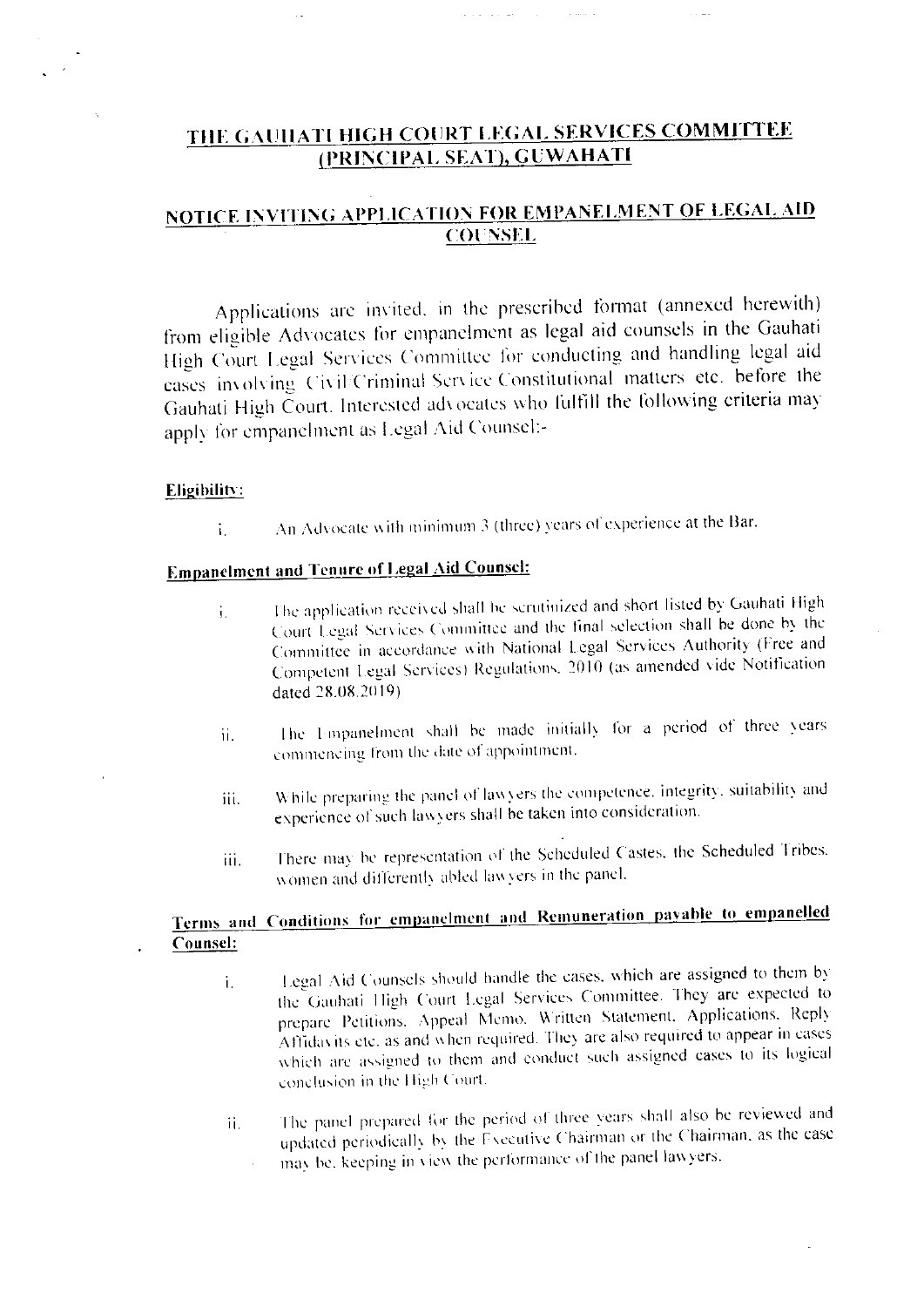- The panel lawyers shall not ask for or receive any fee, remuneration or any iii. valuable consideration in any manner, from the person to whom he has rendered legal services under these regulations.
- If the panel lawyers engaged is not performing satisfactorily or has acted  $iv$ contrary to the object and spirit of the Act and these regulations, the Legal Services Institution shall take appropriate steps including withdrawl of the case from such lawyer and his removal from the panel.
- The panel lawyers shall undergo training periodically as per modules prepared  $\bar{V}_\perp$ by the National Legal Services Authority and the State Legal Services Authority.
- The participation in the training programme shall be a relevant consideration vi. for the retention or continuation of panel lawyers.
- vii. The remuneration to the empanelled counsel shall be paid in accordance with the rates prescribed in the Notification no. ASLSA.26/2007/236 dtd.  $19<sup>th</sup>$  July. 2016 issued by Member Secretary, Assam State Legal Services Authority.
- The Chairman of the Legal Services Institution may, in consultation with the viii. Executive Chairman of the State Legal Services Authority or National Legal Services Authority, as the case may be, prepare a list of legal practitioners from among the panel lawyers to be designated as Retainers.
- In the event of any doubt or difference of opinion regarding the terms and ix. conditions of empanelment, the decision of the committee shall be final and binding.

Applications along with all relevant documents may be forwarded to Secretary, Gauhati High Court Legal Services Committee, Gauhati High Court Old Block, 2<sup>ND</sup> Floor, MG Road, Guwahati-781001 by 27<sup>th</sup> June, 2022.

**By Order** 

Cingulati Secretary,

Gauhati High Court Legal Services Committee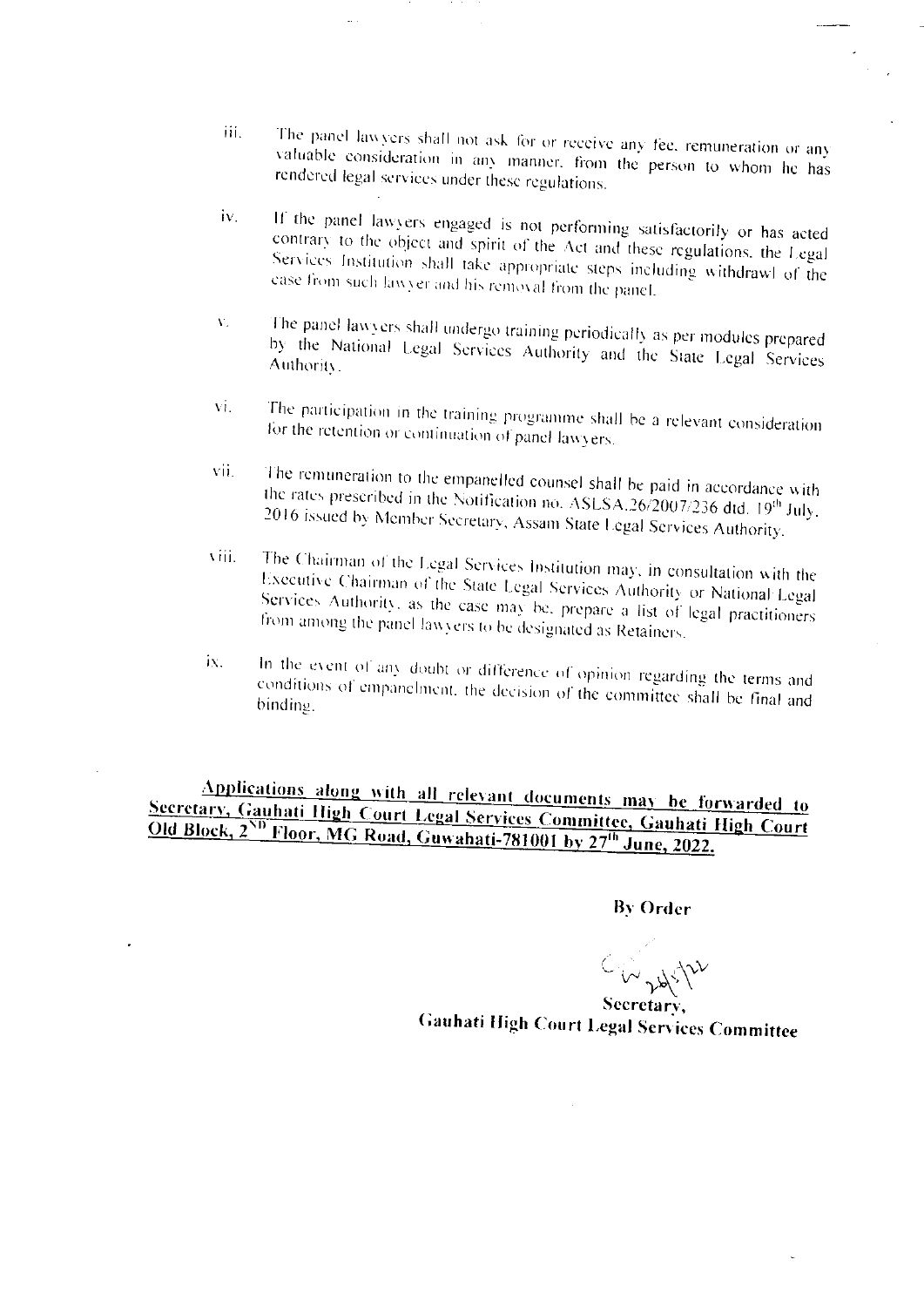#### Copy forwarded for information and necessary action:-

 $\overline{a}$ 

- 1. The Registrar General, Gauhati High Court, Guwahati.
- 2. The Registrar (Admn./Judl.), Gauhati High Court, Guwahati.
- 
- 4. The Secretary to the Hon'ble the Chief Justice. Gauhati High Court, Guwahati.
- 5. The Member Secretary, Assam State Legal Services Authority.
- 6. The President Bar Association, Gauhati High Court, Guwahati.
- 7. The President Bar Council. Gauhati High Court, Guwahati.
- S/The System Analyst, Gauhati High Court, Guwahati.

He is directed to upload the notice immediately in the official web site of the Gauhati High Court and the Gauhati High Court Legal Services Committee.

9. The Private Secretary to Hon'ble Mr. Justice Suman Shyam.

Secretary,

**Gauhati High Court Legal Services Committee**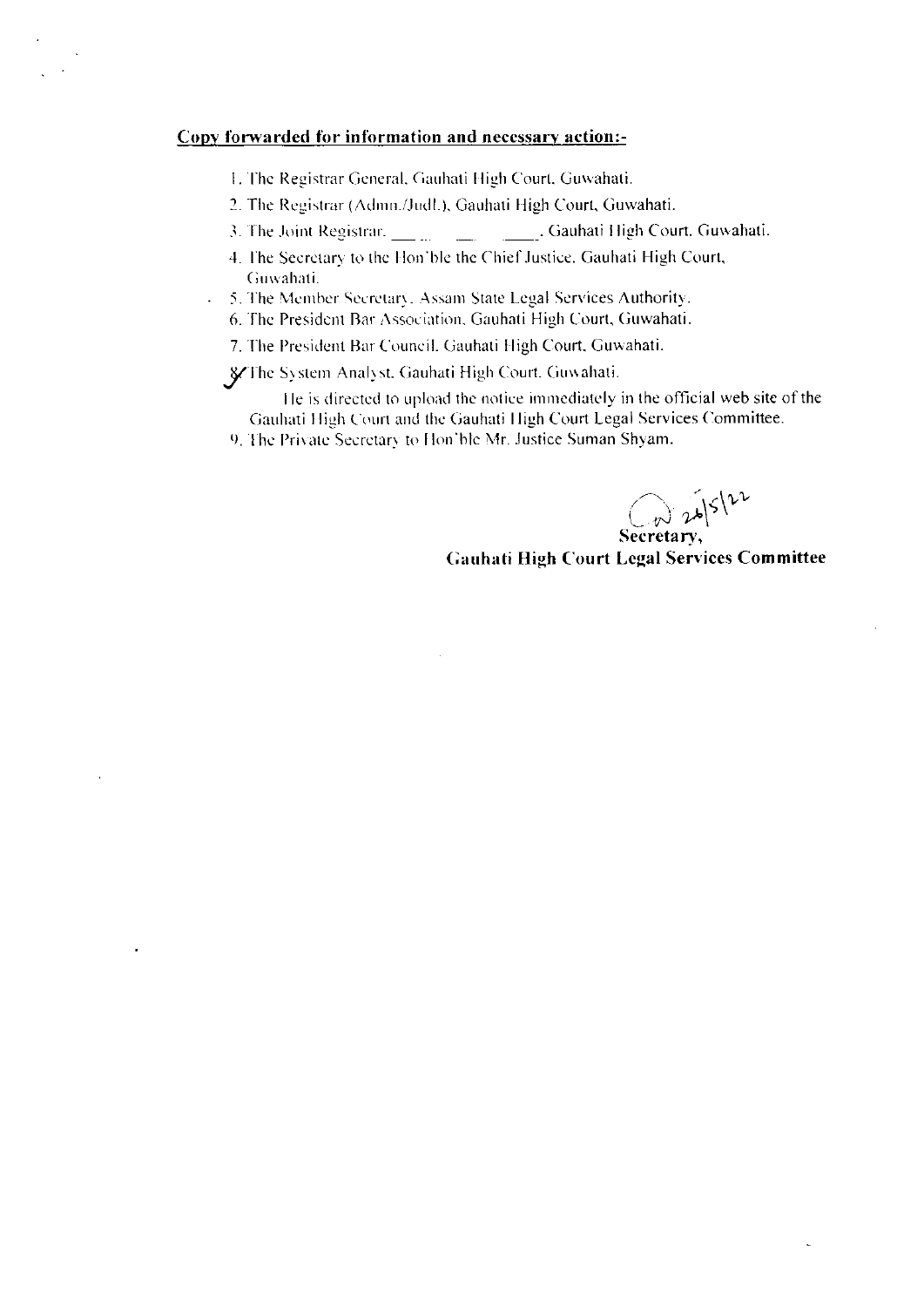## GAUHATI HIGH COURT LEGAL SERVICES COMMITTEE **GAUHATI HIGH COURT OLD BLOCK GUWAHATI.**

للمناديب

 $\sim$   $\sim$ 

سيستعدد المتعاري

 $\ddot{\phantom{a}}$ 

 $\bar{\mathcal{A}}$ 

#### APPLICATION FORM FOR EMPANELMENT AS LEGAL AID COUNSEL GAUHATI HIGH COURT LEGAL SERVICES COMMITTEE

| (For Office Use)                                                                                                                                                                                                                   | Paste latest<br>passport size<br>photograph |
|------------------------------------------------------------------------------------------------------------------------------------------------------------------------------------------------------------------------------------|---------------------------------------------|
|                                                                                                                                                                                                                                    |                                             |
|                                                                                                                                                                                                                                    |                                             |
|                                                                                                                                                                                                                                    |                                             |
| 4. Gender : <u>2004 : 2004</u> : 2006 : 2006 : 2006 : 2007 : 2008 : 2008 : 2008 : 2008 : 2008 : 2008 : 2008 : 2008 : 2008 : 2008 : 2008 : 2008 : 2008 : 2008 : 2008 : 2008 : 2008 : 2008 : 2008 : 2008 : 2008 : 2008 : 2008 : 2008 |                                             |
|                                                                                                                                                                                                                                    |                                             |
| مستقل المستقل المستقل المستقل المستقل المستقل المنابي المستقل المستقل المستقل المستقل                                                                                                                                              |                                             |
| 7. Mobile No: $\frac{1}{2}$<br>المحامل والمستقل والمستوفي والمرادي ويستنا                                                                                                                                                          |                                             |
| 8. Email ID:<br><u> 1980 - Jan James Barnett, martin de la provincia de la provincia de la provincia de la provincia de la provincia</u>                                                                                           |                                             |
| 9. Educational Qualification:<br>Name of Board/ University The Theory of Percentage                                                                                                                                                |                                             |
| Course                                                                                                                                                                                                                             | Passing (Aggregate)                         |
| الطبيسة سامست والمتحدث<br>Graduation<br>Post<br>Graduation<br>(if any)<br>Others                                                                                                                                                   |                                             |

(Attach copy of enrolment certificate)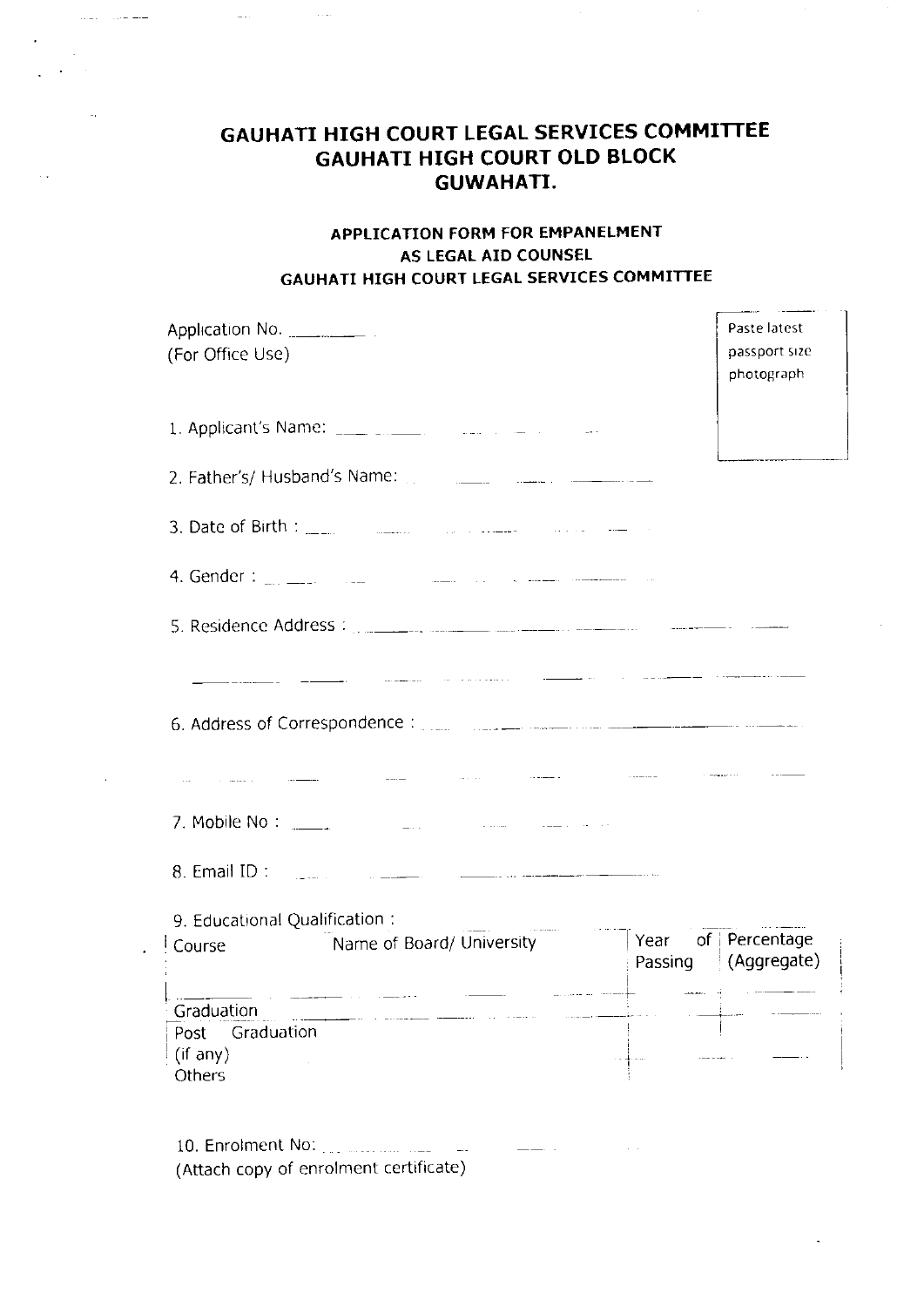| 12. Specify the area in which the applicant is desirous to render legal services :<br>ii. Criminal $\Big $<br>iv. Family matters $\vert$ $\vert$ $\vert$<br>v. Any Other (please specify) : and the manufacturer and the contract of |
|--------------------------------------------------------------------------------------------------------------------------------------------------------------------------------------------------------------------------------------|
|                                                                                                                                                                                                                                      |
|                                                                                                                                                                                                                                      |
|                                                                                                                                                                                                                                      |
|                                                                                                                                                                                                                                      |
|                                                                                                                                                                                                                                      |
| ii. OBC/MOBC                                                                                                                                                                                                                         |
| iv. $ST(H)$                                                                                                                                                                                                                          |
|                                                                                                                                                                                                                                      |
| 14. Do you have any experience of rendering free legal services (please specify):                                                                                                                                                    |
|                                                                                                                                                                                                                                      |
| متواضعها المتعلقة العباري المتناسبينية الموارد المتوارد والمراري والمتعلقة والمستخدم والمستحققين المساري والمسار                                                                                                                     |
| 15. A brief writeup about the nature of cases handled by the applicant:                                                                                                                                                              |
|                                                                                                                                                                                                                                      |
|                                                                                                                                                                                                                                      |
|                                                                                                                                                                                                                                      |
| 16. Why you have opted for applying to be in the panel of Legal Aid Counsel of                                                                                                                                                       |
|                                                                                                                                                                                                                                      |

 $\mathcal{L}_{\text{max}}$  and  $\mathcal{L}_{\text{max}}$  . The same  $\mathcal{L}_{\text{max}}$ 

المتألف المستقبل المتألف المتألف

 $\mathcal{A}^{\mathcal{A}}$ 

الأرابيب المراديسيات المحامسين والمتعارفات  $\begin{tabular}{lllllllllllll} \multicolumn{2}{l}{{\color{red}\hbox{1}}}\\ \multicolumn{2}{l}{\color{blue}\hbox{1}}&\multicolumn{2}{l}{\color{blue}\hbox{1}}&\multicolumn{2}{l}{\color{blue}\hbox{1}}&\multicolumn{2}{l}{\color{blue}\hbox{1}}&\multicolumn{2}{l}{\color{blue}\hbox{1}}&\multicolumn{2}{l}{\color{blue}\hbox{1}}&\multicolumn{2}{l}{\color{blue}\hbox{1}}&\multicolumn{2}{l}{\color{blue}\hbox{1}}&\multicolumn{2}{l}{\color{blue}\hbox{1}}&\multicolumn{$  $\omega_{\rm c}$  and  $\omega_{\rm c}$  are  $\omega_{\rm c}$  , where  $\omega_{\rm c}$  $\mathcal{L}_{\mathrm{eff}}$ 

 $\mathbb{Z}^{\mathbb{Z}}$